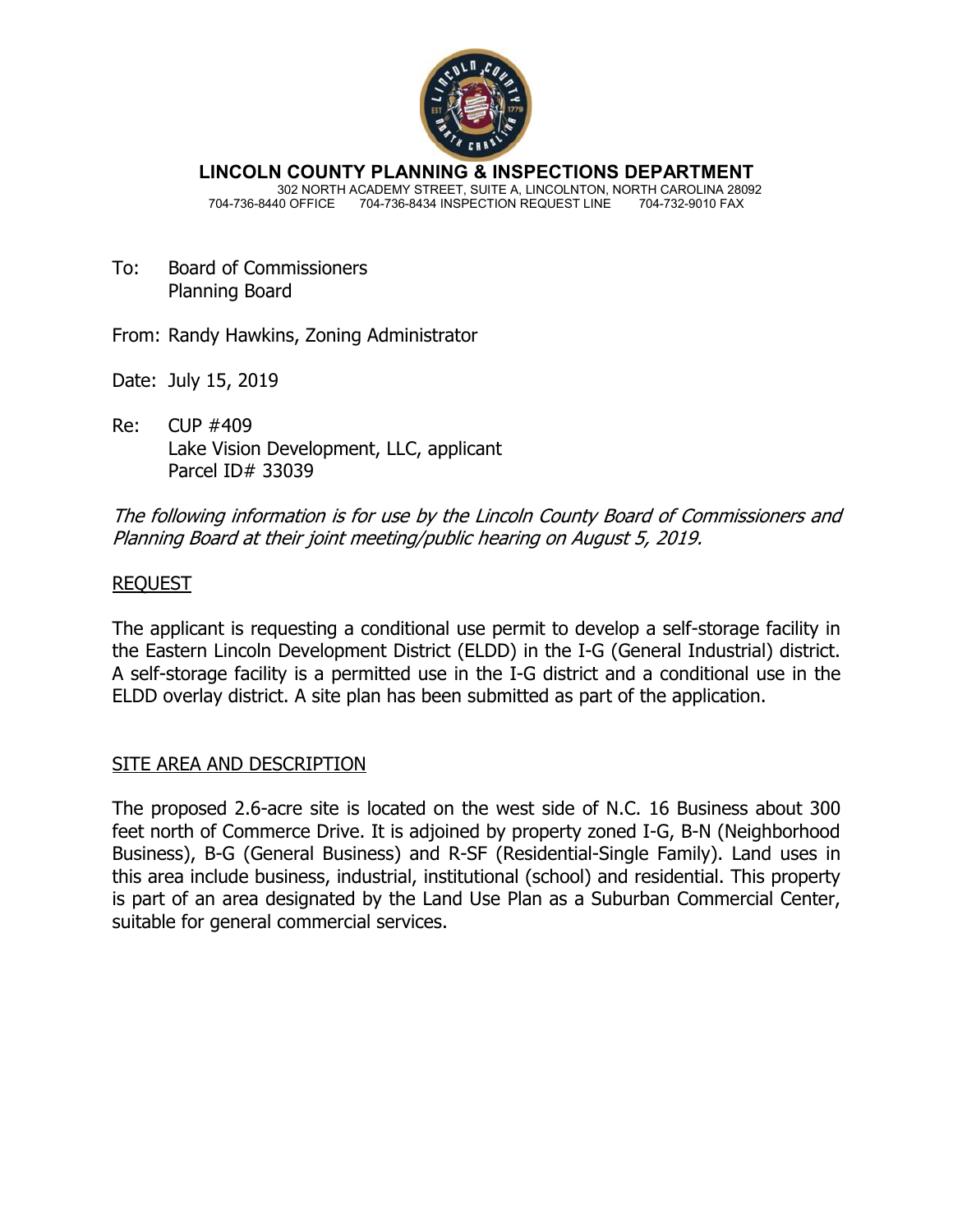

Applicant Lake Vision Development, LLC Application No. CUP #409

| Parcel ID# 33039 | Zoning District I-G, ELDD                                                                                                                                                                                                  |
|------------------|----------------------------------------------------------------------------------------------------------------------------------------------------------------------------------------------------------------------------|
|                  | Proposed Conditional Use self-storage facility                                                                                                                                                                             |
|                  | <b>FINDINGS OF FACT</b>                                                                                                                                                                                                    |
| $\mathbf{1}$ .   | The use will not materially endanger the public health or safety if located where proposed and developed<br>according to plan.<br>$YES$ NO $NOS$                                                                           |
|                  |                                                                                                                                                                                                                            |
| 2.               |                                                                                                                                                                                                                            |
|                  |                                                                                                                                                                                                                            |
| 3.               | The use will not substantially injure the value of adjoining or abutting property unless the use is a public<br>necessity. YES NO                                                                                          |
|                  |                                                                                                                                                                                                                            |
| $4_{\cdot}$      | The location and character of use, if developed according to the plan as submitted and approved, will be in<br>harmony with the area in which it is to be located and will be in general conformity with the Land Use Plan |
|                  | <u> 1989 - Johann Stoff, deutscher Stoff, der Stoff, der Stoff, der Stoff, der Stoff, der Stoff, der Stoff, der S</u>                                                                                                      |
|                  | After having held a Public Hearing on<br>and in light of the Findings of Facts<br>After having held a Public Hearing on<br>listed herein, the following action was taken by the Lincoln County Planning Board:             |
| Board:           | In recommending such Conditional Use, the following conditions were recommended by the Lincoln County Planning                                                                                                             |

Todd Burgin, Chair ♦ Floyd Dean, Vice Chair ♦ Jamie Houser, Secretary 302 North Academy Street, Suite A, Lincolnton, North Carolina 28092 • Telephone (704)736-8440 • Fax (704)732-9010

\_\_\_\_\_\_\_\_\_\_\_\_\_\_\_\_\_\_\_\_\_\_\_\_\_\_\_\_\_\_\_\_\_\_\_\_\_\_\_\_\_\_\_\_\_\_\_\_\_\_\_\_\_\_\_\_\_\_\_\_\_\_\_\_\_\_\_\_\_\_\_\_\_\_\_\_\_\_\_\_\_\_\_\_\_\_\_\_\_\_\_\_\_\_\_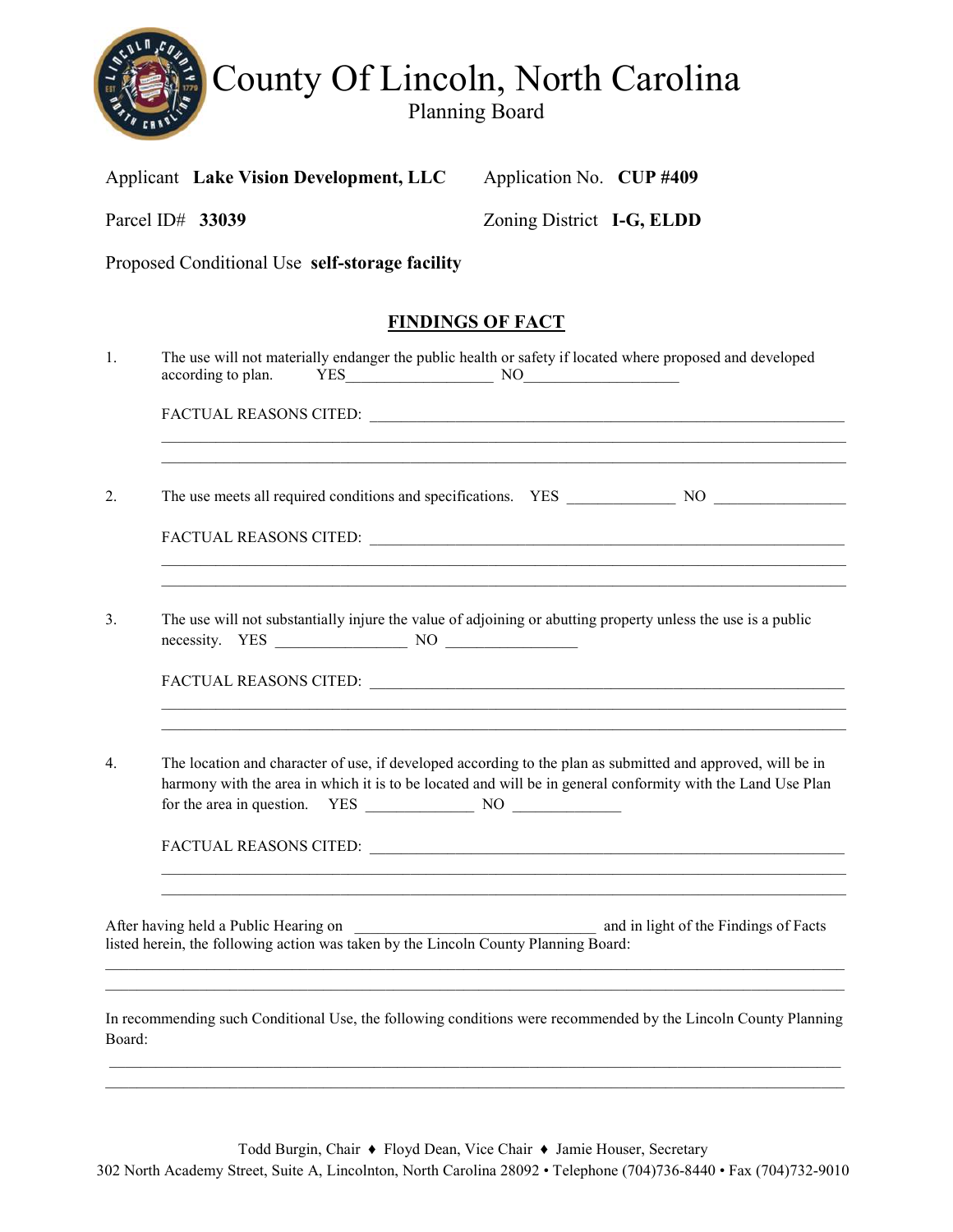

**Conditional Use Permit Application** Lincoln County Planning and Inspections Department Zoning Administrator 302 N. Academy St., Suite A. Lincolnton, NC 28092

Phone: (704)736-8440 FAX: (704)732-9010

#### **PARTI**

Applicant Name Lake Vision Development, LLC

Applicant Address 2242 Long Cove Court, Sherrills Ford, NO 28673

Applicant Phone Number 704-506-0807

Property Owner Name Lake Vision Development, LLC

Property Owner Address 2242 Long Cove Court, Sherrills Ford, NC 28673

Property Owner Phone Number 704-506-0807

# **PART II**

Property Location NC Bus 16 Hwy, Denver, NC

Property ID (10 digits) 4603-57-8547 Property size 2.602 Acres

Parcel # (s digits) 33039 Deed Book(s) 1776 Page(s) 38

# <u>PART III</u>

Existing Zoning District 1-6

Briefly describe how the property is being used and any existing structures. The property is vacant.

Briefly explain the proposed use and/or structure which would require a Conditional Use Permit.

All property within the East Lincoln Development District requires a conditional use permit.

### APPLICATION FEE (less than 2 acres \$250, 2+ acres \$500) <u>MUST BE RECEIVED BEFORE PROCESSING.</u>

I hereby certify that all knowledge of the information provided for this application and attachments is true and correct to the best of my knowledge

 $6 - 70 - 79$ <br>Date

Applicant's Signature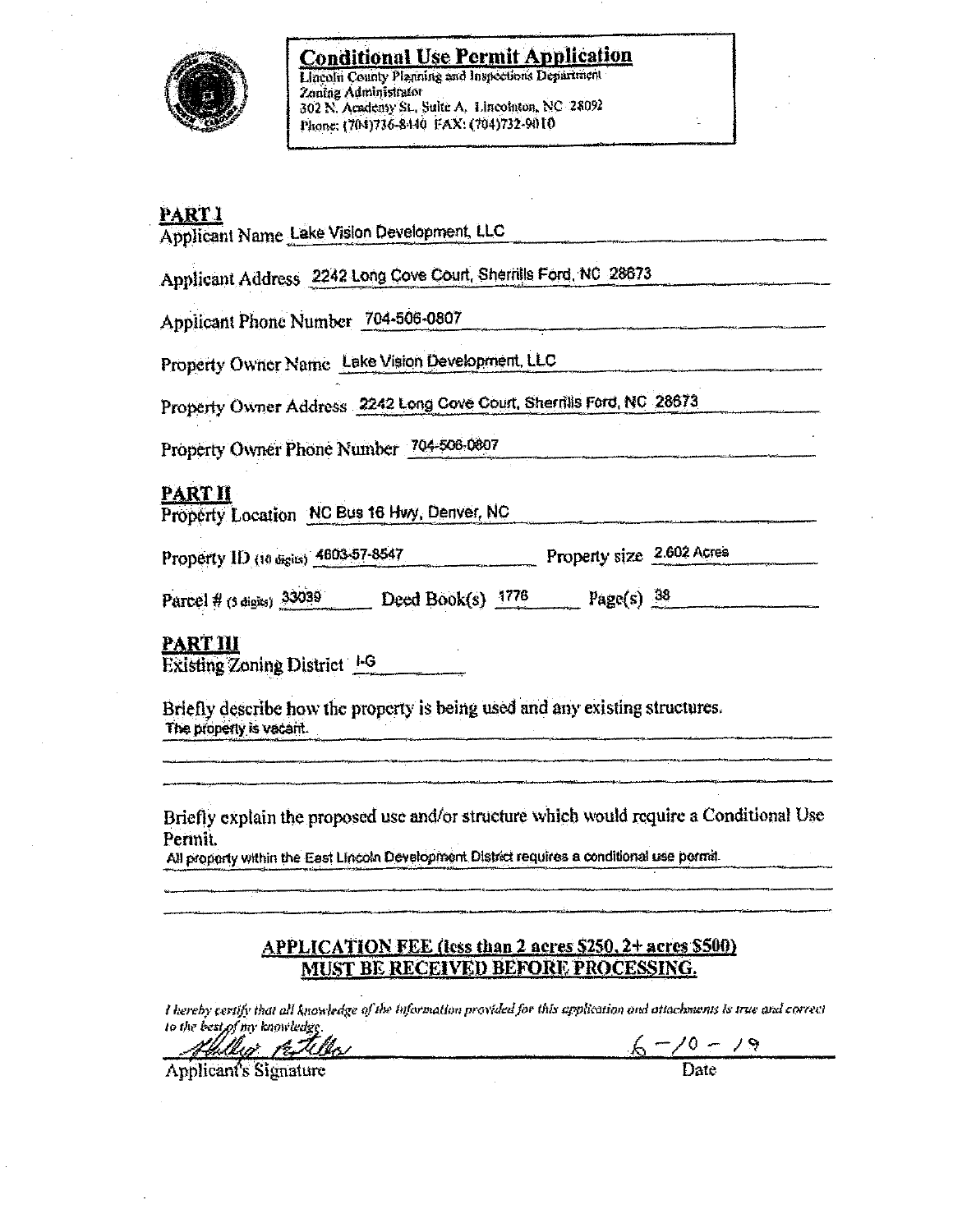# **APPLICANT'S PROPOSED FINDINGS OF FACT FOR A CONDITIONAL USE PERMIT**

| Application No. CUP #407           | Applicant Lake Vision Development, Inc.  |
|------------------------------------|------------------------------------------|
| Property Location N.C. 16 Business | Zoning District <b>I-G</b> , <b>ELDD</b> |
| Parcel ID# $33039$                 | Proposed Use self-storage facility       |

# **PROPOSED FINDINGS**

1. The use will not materially endanger the public health or safety if located where proposed and developed according to plan.

**A driveway permit must be obtained from the N.C. Department of Transportation. The buildings will be built to comply with the State Building Code.** 

2. The use meets all required conditions and specifications.

**A self-storage facility is a permitted use in the I-G district and a conditional use in the Eastern Lincoln Development District. The proposed plan meets the setback, buffer, façade and fencing requirements of the Unified Development Ordinance.** 

3. The use will not substantially injure the value of adjoining or abutting property unless the use is a public necessity.

**This property is located in an existing business area, adjacent to properties zoned business and industrial and adjacent to a ballfield that's part of the Lincoln Charter School campus.** 

4. The location and character of use, if developed according to the plan as submitted and approved, will be in harmony with the area in which it is to be located and will be in general conformity with the Land Use Plan for the area in question.

**This area includes business and industrial uses. This property is designated by the Land Use Plan as Suburban Commercial, suitable for general commercial services.**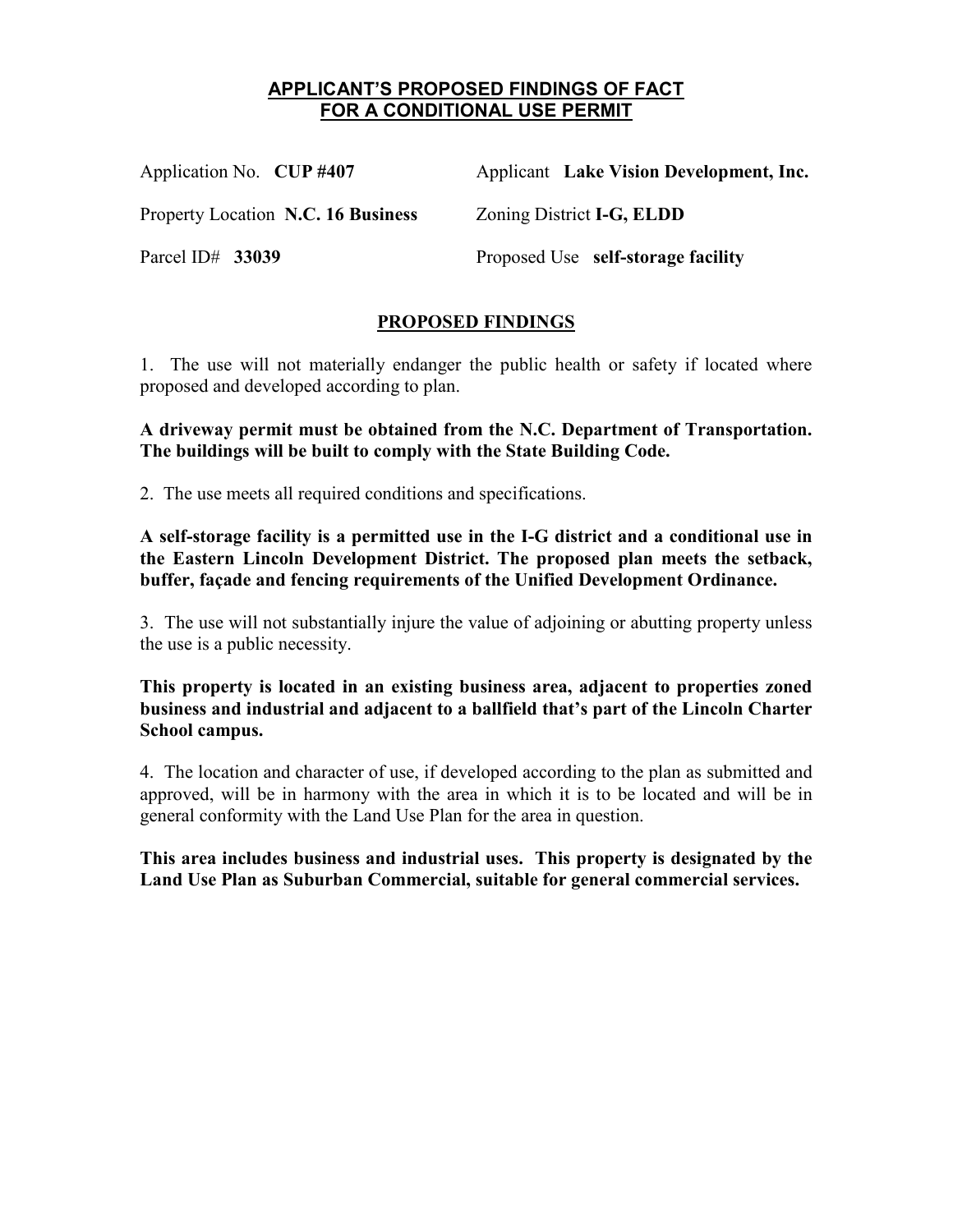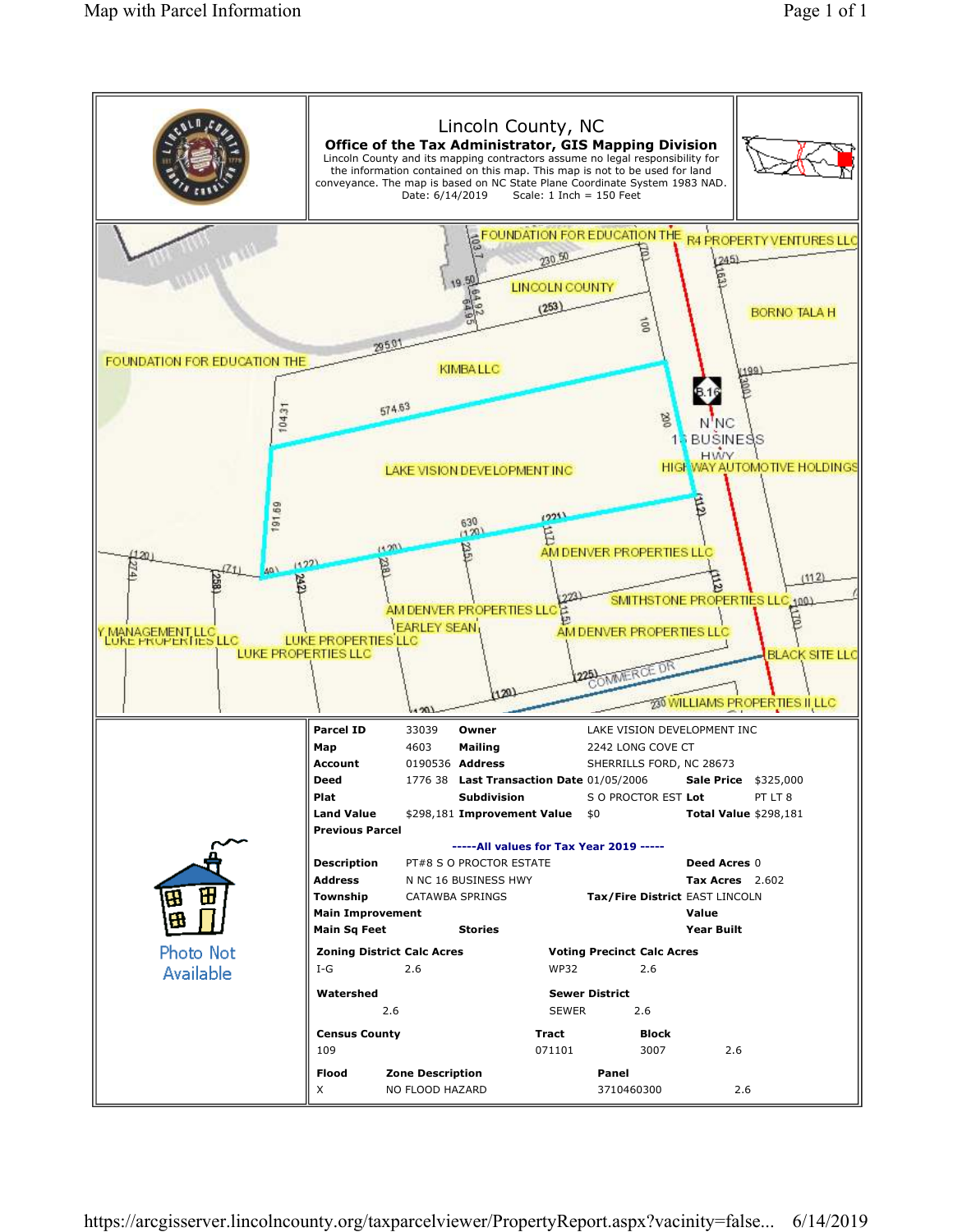# Conditional Use Permit #409subject property is outlined in blue



June 14, 2019

<sup>0</sup> <sup>100</sup> <sup>200</sup> Feet

Esri., Inc., Lincoln County, NC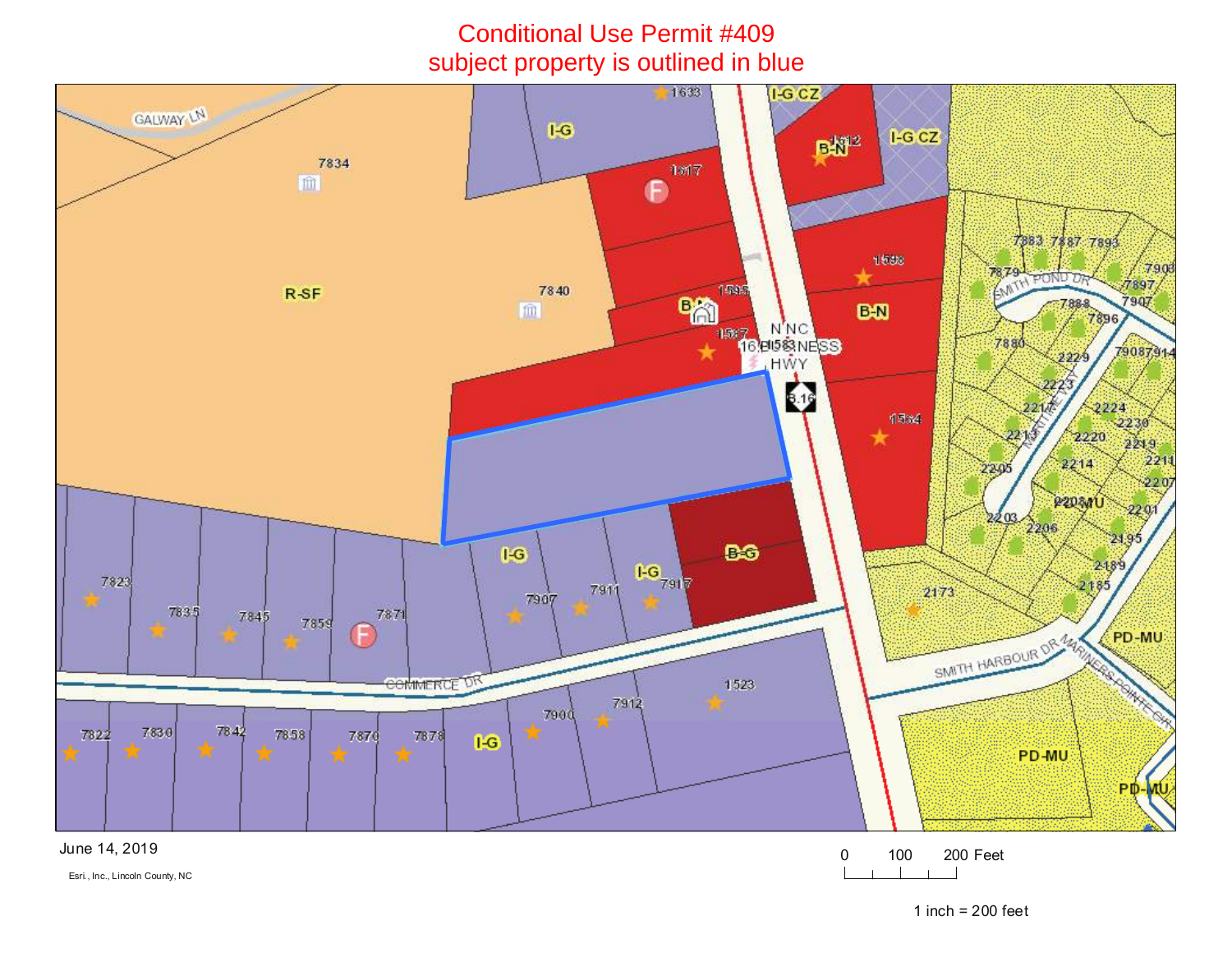



**Lincoln County** Planning & Inspections<br>302 N. Academy St. Suite A Lincolnton, NC 28092

See Attached Application for Parcel Information

- Property Location(s)

**Property Location(s) Outlined in Purple** 

1:1,000,000 **Property Location(s)**